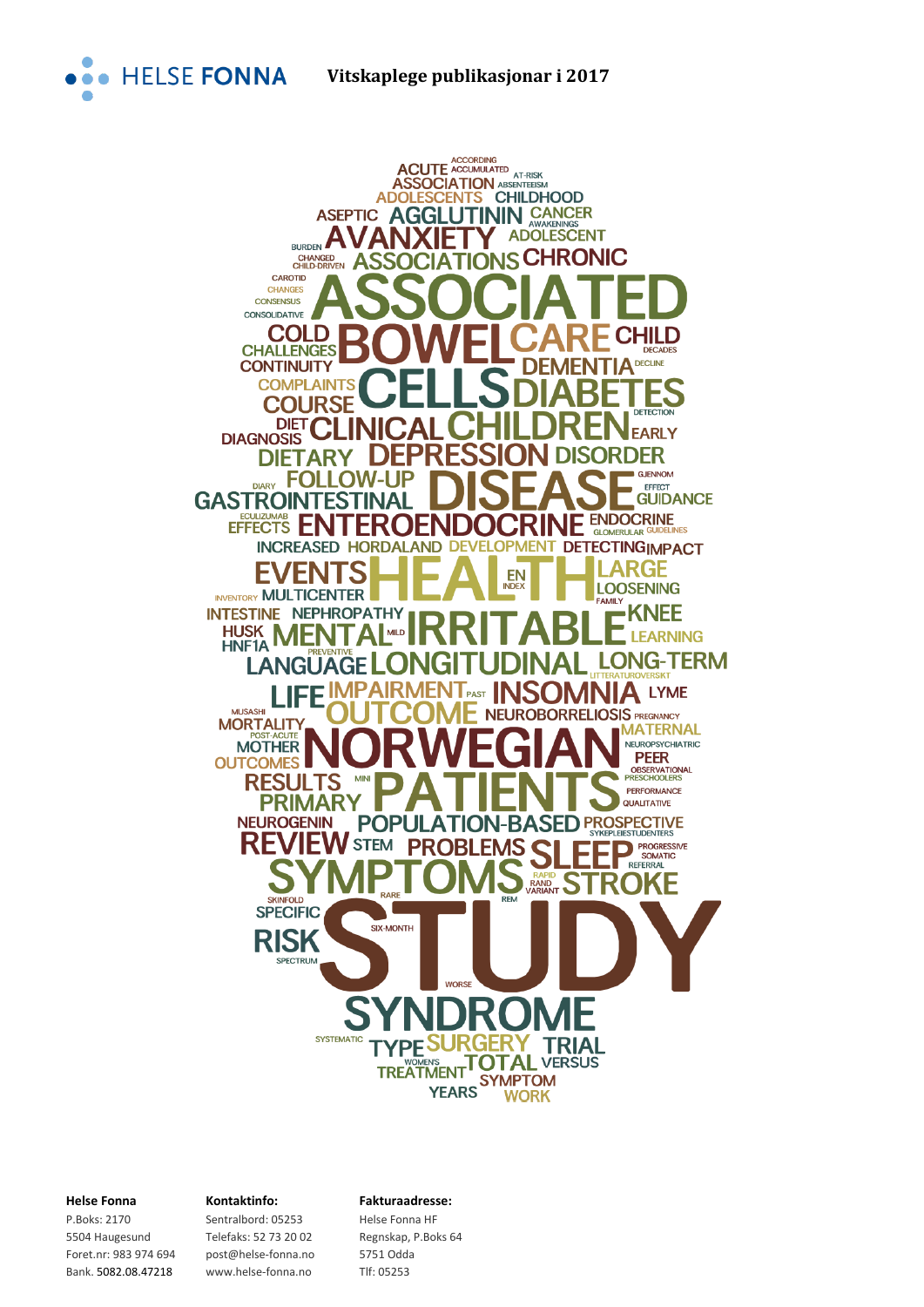

1. B Barstad, D Tveitnes, S Noraas, IS Ask, M Saeed, F Bosse, **G Vigemyr**, I Huber, K Oymar **Tittel:** Cerebrospinal Fluid B-lymphocyte Chemoattractant CXCL 13 in the Diagnosis of Acute Lyme Neuroborreliosis in Children **Tidsskrift:** The Pediatric Infectious Disease Journal

#### $NIVÅ 2$

2. **S Berentsen**, U Randen, M Oksman, H Birgens, THA Tvedt, J Dalgaard, E Galteland, E Haukas, R Brudevold, JH Sorbo, IA Naess, A Malecka, GE Tjonnfjord **Tittel:** Bendamustine plus rituximab for chronic cold agglutinin disease: Results of a Nordic prospective multicenter trial **Tidsskrift:** Blood

#### $NIVÅ$  2

- 3. **E Biringer**, **M Hartveit**, B Sundfør, T Ruud, M Borg **Tittel:** Continuity of care as experienced by mental health service users - a qualitative study **Tidsskrift:** BMC Health Services Research
- 4. **E Biringer**, S Størkson, **M Hartveit**, J Assmus, K Vanhaecht **Tittel:** Organiseringa av 22 pasientforløp i Helse Vest **Tidsskrift:** Sykepleien Forskning
- 5. **H Bratke**, IS Bruserud, B Brannsether, J Assmus, R Bjerknes, M Roelants, PB Juliusson **Tittel:** Timing of menarche in Norwegian girls: associations with body mass index, waist circumference and skinfold thickness **Tidsskrift:** BMC Pediatrics
- 6. BM Brenner, J Charlton, V Luyckx, D Manfellotto, N Perico, G Remuzzi, M Somaschini, H Valensise, D Adu, K Allegaert, C Benedetto, I Cetin, R Chevalier, M Cortinovis, R D'Anna, J Duvekot, J Escribano, V Fanos, E Ferrazzi, T Frusca, RJ Glassock, W Gyselaers, F Mecacci, G Montini, C Osmond, L Ramenghi, P Romagnani, A Santoro, U Simeoni, EAP Steegers, **BE Vikse Tittel:** The impact of kidney development on the Life course: a consensus document for action **Tidsskrift:** Nephron
- 7. T Bø, AS Serlachius, **B Sivertsen**, KJ Petrie, M Hysing **Tittel:** Cumulative effects of negative life events and family stress on children's mental health: the Bergen Child Study **Tidsskrift:** Social Psychiatry and Psychiatric Epidemiology
- 8. T Bø, JC Skogen, **B Sivertsen**, M Hysing, KJ Petrie, E Dearing, HD Zachrisson **Tittel:** Economic volatility in childhood and subsequent adolescent mental health problems: a longitudinal population-based study of adolescents **Tidsskrift:** BMJ Open
- 9. **L Chwiszczuk**, **MH Breitve**, K Brønnick, MD Gjerstad, M Hynninen, D Aarsland, **A Rongve Tittel:** REM Sleep Behavior Disorder Is Not Associated with a More Rapid Cognitive Decline in Mild Dementia **Tidsskrift:** Frontiers in Neurology
- 10. **NS Duric**, J Assmus, **D Gundersen**, A Duric Golos, IB Elgen **Tittel:** Multimodal treatment in children and adolescents with attention-deficit/hyperactivity disorder: a 6 month follow-up **Tidsskrift:** Nordic Journal of Psychiatry
- 11. GS Dyrhovden, SH Lygre, M Badawy, **Ø Gøthesen**, O Furnes **Tittel:** Have the Causes of Revision for Total and Unicompartmental Knee Arthroplasties Changed During the Past Two Decades? **Tidsskrift:** Clinical Orthopaedics and Related Research

| <b>Helse Fonna</b>    | Kontaktinfo:          | <b>Fakturaadresse:</b> |
|-----------------------|-----------------------|------------------------|
| P.Boks: 2170          | Sentralbord: 05253    | Helse Fonna HF         |
| 5504 Haugesund        | Telefaks: 52 73 20 02 | Regnskap, P.Boks 64    |
| Foret.nr: 983 974 694 | post@helse-fonna.no   | 5751 Odda              |
| Bank. 5082.08.47218   | www.helse-fonna.no    | Tlf: 05253             |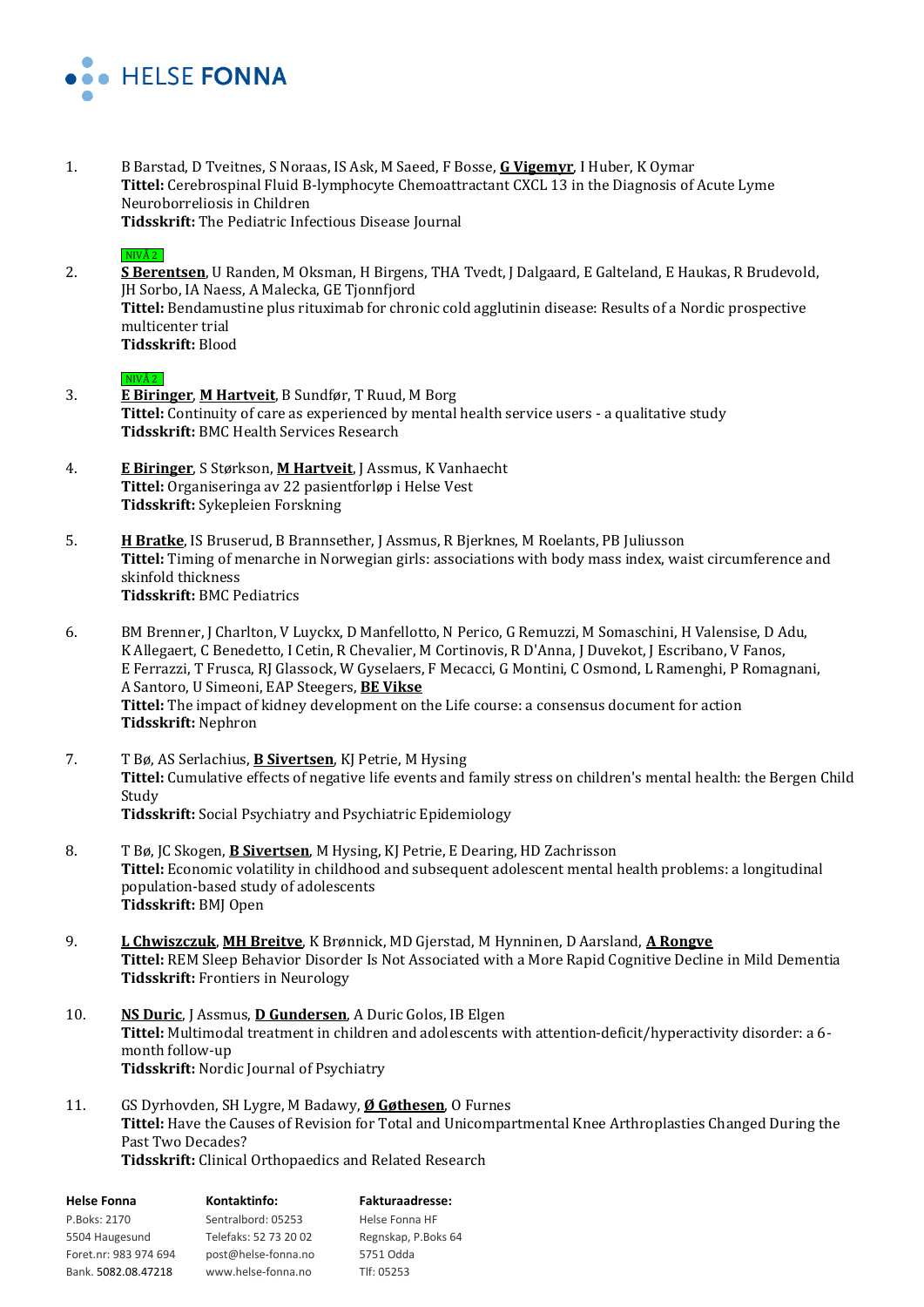

- 12. H Døli, T Helland, **WA Helland Tittel:** Self-reported symptoms of anxiety and depression in chronic stroke patients with and without aphasia **Tidsskrift:** Aphasiology
- 13. GM Egeland, S Skurtveit, S Sakshaug, AK Daltveit, **BE Vikse**, M Haugen **Tittel:** Low Calcium Intake in Midpregnancy Is Associated with Hypertension Development within 10 Years after Pregnancy: The Norwegian Mother and Child Cohort Study **Tidsskrift:** The Journal of Nutrition
- 14. M Ejarque, M Borlaug, N Vilarrasa, B Martinez-Perez, G Llauradó, A Megía, T Helland, C Gutierrez, C Serena, **O Folkestad**, C Nuñez-Roa, K Roche, A Casajoana, R Fradera, JM González-Clemente, M López, **AC Mohn**, **BG Nedrebø**, R Nogueiras, G Mellgren, J Fernø, S Fernández-Veledo, J Vendrell **Tittel:** ANGPTL8 as a new determinant of type 2 diabetes remission after bariatric surgery **Tidsskrift:** Translational Research
- 15. **M El-Salhy**, K Umezawa, JG Hatlebakk, OH Gilja **Tittel:** Abnormal differentiation of stem cells into enteroendocrine cells in rats with DSS-induced colitis **Tidsskrift:** Molecular Medicine Reports
- 16. **M El-Salhy**, OH Gilja **Tittel:** Abnormalities in ileal stem, neurogenin 3, and enteroendocrine cells in patients with irritable bowel syndrome **Tidsskrift:** BMC Gastroenterology
- 17. **M El-Salhy**, T Patcharatrakul, JG Hatlebakk, T Hausken, OH Gilja, S Gonlachanvit **Tittel:** Chromogranin A cell density in the large intestine of Asian and European patients with irritable bowel syndrome **Tidsskrift:** Scandinavian Journal of Gastroenterology
- 18. **M El-Salhy**, SO Ystad, T Mazzawi, **D Gundersen Tittel:** Dietary fiber in irritable bowel syndrome (Review) **Tidsskrift:** International Journal of Molecular Medicine
- 19. **M El-Salhy**, T Patcharatrakul, JG Hatlebakk, T Hausken, OH Gilja, S Gonlachanvit **Tittel:** Enteroendocrine, Musashi 1 and neurogenin 3 cells in the large intestine of Thai and Norwegian patients with irritable bowel syndrome **Tidsskrift:** Scandinavian Journal of Gastroenterology
- 20. **M El-Salhy**, T Solomon, T Hausken, OH Gilja, JG Hatlebakk **Tittel:** Gastrointestinal neuroendocrine peptides/amines in inflammatory bowel disease (Review) **Tidsskrift:** World Journal of Gastroenterology
- 21. **M El-Salhy**, T Mazzawi, T Hausken, JG Hatlebakk **Tittel:** Interaction between diet and gastrointestinal endocrine cells **Tidsskrift:** Biomedical Reports
- 22. AH Erga, KB Evensen, **KV Kvernenes**, ME Vika **Tittel:** Behandling av odontofobi for pasienter med post-traumatiske plager : en litteraturoversikt **Tidsskrift:** Den norske tannlegeforenings tidende
- 23. T Fladby, L Palhaugen, P Selnes, K Waterloo, G Brathen, E Hessen, IS Almdahl, KA Arntzen, E Auning, CF Eliassen, R Espenes, R Grambaite, GR Grontvedt, KK Johansen, SH Johnsen, LF Kalheim, BE Kirsebom, KI Muller, AE Nakling, **A Rongve**, SB Sando, N Siafarikas, AL Stav, S Tecelao, S Timon, SI Bekkelund, D Aarsland **Tittel:** Detecting At-Risk Alzheimer's Disease Cases **Tidsskrift:** Journal of Alzheimer's Disease

| <b>Helse Fonna</b>    | Kontaktinfo:          | <b>Fakturaadresse:</b> |
|-----------------------|-----------------------|------------------------|
| P.Boks: 2170          | Sentralbord: 05253    | Helse Fonna HF         |
| 5504 Haugesund        | Telefaks: 52 73 20 02 | Regnskap, P.Boks 64    |
| Foret.nr: 983 974 694 | post@helse-fonna.no   | 5751 Odda              |
| Bank. 5082.08.47218   | www.helse-fonna.no    | Tlf: 05253             |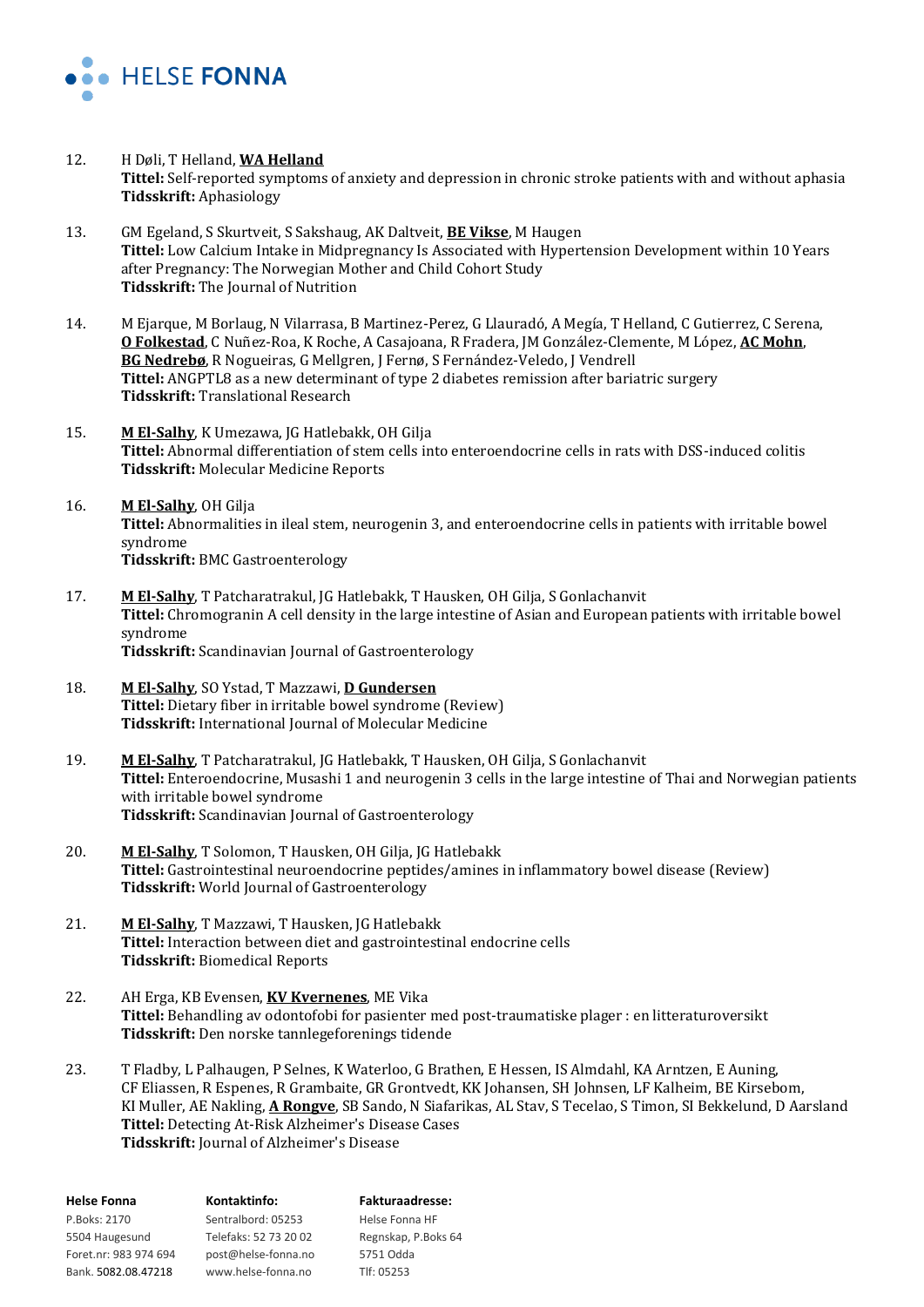

- 24. Ø Fluge, B Mannsåker, A Torp, I Mjaaland, L Helgeland, J Klos, O Mella, **S Berentsen**, P Meyer **Tittel:** Consolidative Radiotherapy to Residual Masses After Chemotherapy Is Associated With Improved Outcome in Diffuse Large B-Cell Lymphoma. A Retrospective, Population-Based Study **Tidsskrift:** Clinical Lymphoma Myeloma and Leukemia
- 25. **KI Folven**, **E Biringer**, JF Abrahamsen **Tittel:** Mini nutritional assessment short-form (MNA-SF) predicts institutionalisation in an intermediate postacute care setting **Tidsskrift:** The Journal of Nutrition, Health & Aging
- 26. N Glozier, TJ Moullaali, **B Sivertsen**, D Kim, G Mead, S Jan, Q Li, ML Hackett **Tittel:** The Course and Impact of Poststroke Insomnia in Stroke Survivors Aged 18 to 65 Years: Results from the Psychosocial Outcomes In StrokE (POISE) Study **Tidsskrift:** Cerebrovascular Diseases Extra
- 27. MA Grytaas, SS Stromsoy, JT Rorvik, JB Arnes, A Heie, T Arnesen, MD Jorstad, **BG Nedrebø**, DE Jossang, DK Jensen, HD Rorvik, JV Sagen, G Mellgren, HB Thordarson, ES Husebye, K Lovas **Tittel:** Clinical Characteristics and Long-Term Outcome of Primary Aldosteronism in a Norwegian Population **Tidsskrift:** Hormone and Metabolic Research
- 28. **Ø Gøthesen**, SHL Lygre, M Lorimer, S Graves, O Furnes **Tittel:** Increased risk of aseptic loosening for 43,525 rotating-platform vs. fixed-bearing total knee replacements **Tidsskrift:** Acta Orthopaedica
- 29. S Hagatun, O Vedaa, T Nordgreen, OR Smith, S Pallesen, OE Havik, B Bjorvatn, FP Thorndike, LM Ritterband, **B Sivertsen**

**Tittel:** The Short-Term Efficacy of an Unguided Internet-Based Cognitive-Behavioral Therapy for Insomnia: A Randomized Controlled Trial With a Six-Month Nonrandomized Follow-Up **Tidsskrift:** Behavioral Sleep Medicine

# $NIVÅ$  2

- 30. **M Hartveit**, **K Vanhaecht**, O Thorsen, **E Biringer**, K Haug, A Aslaksen **Tittel:** Quality indicators for the referral process from primary to specialised mental health care: an explorative study in accordance with the RAND appropriateness method **Tidsskrift:** BMC Health Services Research
- 31. AC Hayley, **B Sivertsen**, M Hysing, O Vedaa, S Øverland **Tittel:** Sleep difficulties and academic performance in Norwegian higher education students **Tidsskrift:** British Journal of Educational Psychology
- 32. T Helland, LØ Jones, **W Helland Tittel:** Detecting Preschool Language Impairment and Risk of Developmental Dyslexia **Tidsskrift:** Journal of Research in Childhood Education
- 33. **WA Helland**, T Helland **Tittel:** Emotional and behavioural needs in children with specific language impairment and in children with autism spectrum disorder: The importance of pragmatic language impairment **Tidsskrift:** Research in Developmental Disabilities

# $NIVÅ 2$

34. G Hoff, T de Lange, M Bretthauer, M Buset, S Dahler, F Halvorsen, **JM Halwe**, M Heibert, O Høie, Ø Kjellevold, V Moritz, P Sandvei, B Seip, L Aabakken, Ø Holme **Tittel:** Patient-reported adverse events after colonoscopy in Norway **Tidsskrift:** Endoscopy

| <b>Helse Fonna</b>    | Kontaktinfo:          | <b>Fakturaadresse:</b> |
|-----------------------|-----------------------|------------------------|
| P.Boks: 2170          | Sentralbord: 05253    | Helse Fonna HF         |
| 5504 Haugesund        | Telefaks: 52 73 20 02 | Regnskap, P.Boks 64    |
| Foret.nr: 983 974 694 | post@helse-fonna.no   | 5751 Odda              |
| Bank. 5082.08.47218   | www.helse-fonna.no    | Tlf: 05253             |
|                       |                       |                        |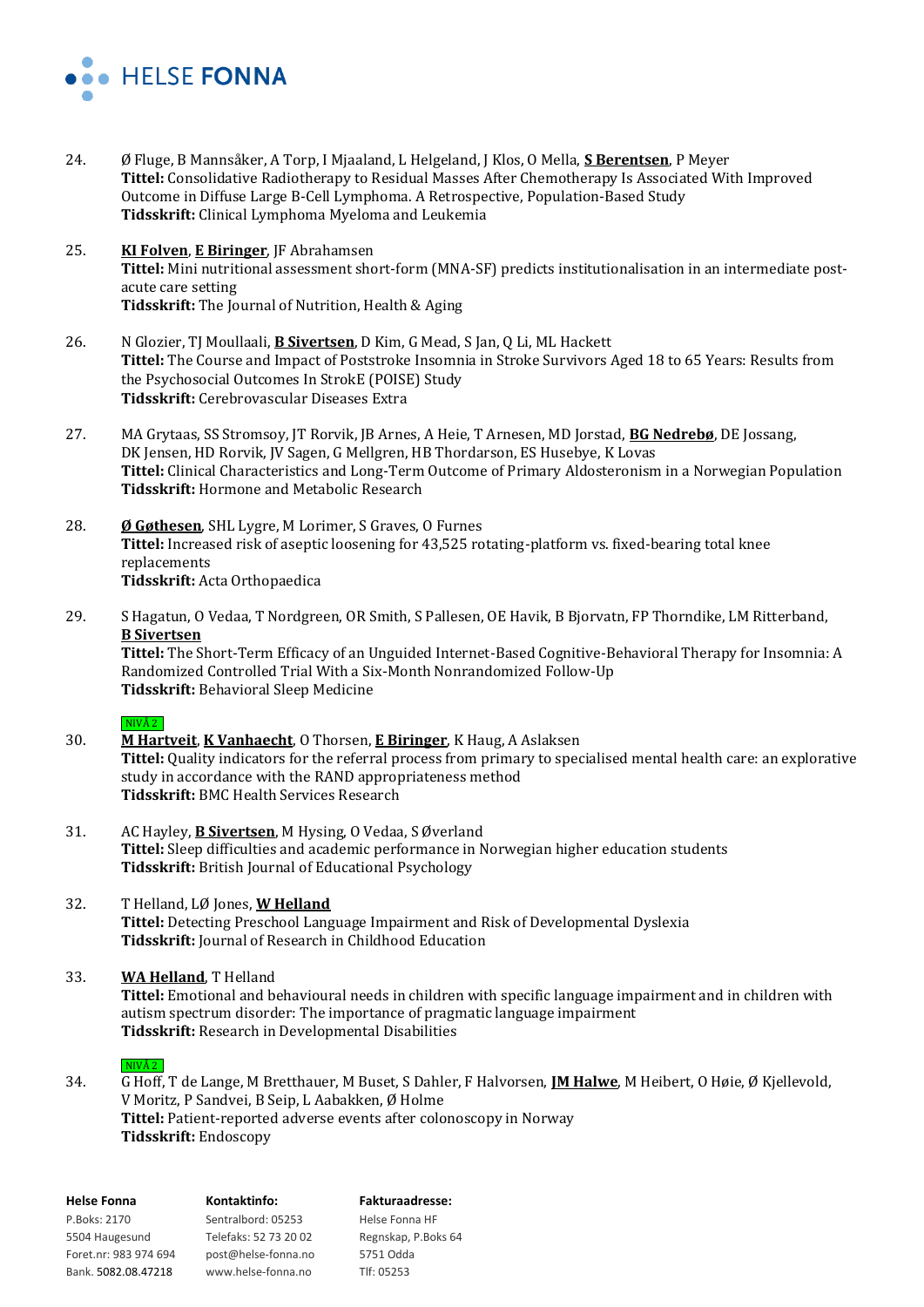

- 35. **O Hove**, J Assmus, **K Braatveit**, OE Havik **Tittel:** Inter-rater reliability of professional-caregiver-reported life events in adults with intellectual disabilities **Tidsskrift:** Journal of Intellectual Disability Research
- 36. M Hysing, KJ Petrie, T Boe, **B Sivertsen Tittel:** Parental work absenteeism is associated with increased symptom complaints and school absence in adolescent children **Tidsskrift:** BMC Public Health
- 37. KE Kjørstad, **ST Baksaas**, D Bundgaard, E Halbakken, T Hasselgard, T Jonung, GT Jorgensen, JJ Jorgensen, AH Krog, K Krohg-Sorensen, E Laxdal, SR Mathisen, GV Oskarsson, S Seljeskog, I Settemsdal, M Vetrhus, BA Viddal, J Wesche, F Aasgaard, E Mattsson **Tittel:** The National Norwegian Carotid Study: Time from Symptom Onset to Surgery is too Long, Resulting in Additional Neurological Events **Tidsskrift:** European Journal of Vascular and Endovascular Surgery
- 38. T Knoop, **BE Vikse**, A Mwakimonga, S Leh, R Bjørneklett **Tittel:** Long-term outcome in 145 patients with assumed benign immunoglobulin A nephropathy **Tidsskrift:** Nephrology, Dialysis and Transplantation
- 39. O Kopperstad, JC Skogen, **B Sivertsen**, GS Tell, SM Saether **Tittel:** Physical activity is independently associated with reduced mortality: 15-years follow-up of the Hordaland Health Study (HUSK) **Tidsskrift:** PloS One
- 40. I Kutzner, G Hallan, PJ Høl, O Furnes, **Ø Gøthesen**, W Figved, P Ellison **Tittel:** Early aseptic loosening of a mobile-bearing total knee replacement **Tidsskrift:** Acta Orthopaedica

# $NIVÅ 2$

41. T Lallukka, JI Halonen, **B Sivertsen**, J Pentti, S Stenholm, M Virtanen, P Salo, T Oksanen, M Elovainio, J Vahtera, M Kivimaki **Tittel:** Change in organizational justice as a predictor of insomnia symptoms: longitudinal study analysing observational data as a non-randomized pseudo-trial **Tidsskrift:** International Journal of Epidemiology

# $NIVÅ 2$

42. N Logallo, V Novotny, J Assmus, CE Kvistad, L Alteheld, OM Rønning, B Thommessen, K-F Amthor, H Ihle-Hansen, M Kurz, H Tobro, **K Kaur**, M Stankiewicz, M Carlsson, Å Morsund, T Idicula, AH Aamodt, C Lund, H Næss, U Waje-Andreassen, L Thomassen **Tittel:** Tenecteplase versus alteplase for management of acute ischaemic stroke (NOR-TEST): a phase 3, randomised, open-label, blinded endpoint trial **Tidsskrift:** The Lancet Neurology

# \_NIVÅ 2\_

- 43. AR Lorentzen, KJN Forselv, G Helgeland, RE Salvesen, G Sand, HO Flemmen, MH Bo, **L Nordaa**, AK Roos, MW Jim, JF Owe, KB Nyquist, S Schuler, R Eikeland, A Mygland, U Ljostad **Tittel:** Lyme neuroborreliosis: do we treat according to guidelines? **Tidsskrift:** Journal of Neurology
- 44. AM Malecka, G Trøen, A Tierens, I Østlie, JM Malecki, U Randen, J Wang, **S Berentsen**, GE Tjønnfjord, J Delabie **Tittel:** Frequent somatic mutations of KMT2D (MLL2) and CARD11 genes in primary cold agglutinin disease **Tidsskrift:** British Journal of Haematology

| <b>Helse Fonna</b>    | Kontaktinfo:          | <b>Fakturaadresse:</b> |
|-----------------------|-----------------------|------------------------|
| P.Boks: 2170          | Sentralbord: 05253    | Helse Fonna HF         |
| 5504 Haugesund        | Telefaks: 52 73 20 02 | Regnskap, P.Boks 64    |
| Foret.nr: 983 974 694 | post@helse-fonna.no   | 5751 Odda              |
| Bank. 5082.08.47218   | www.helse-fonna.no    | Tlf: 05253             |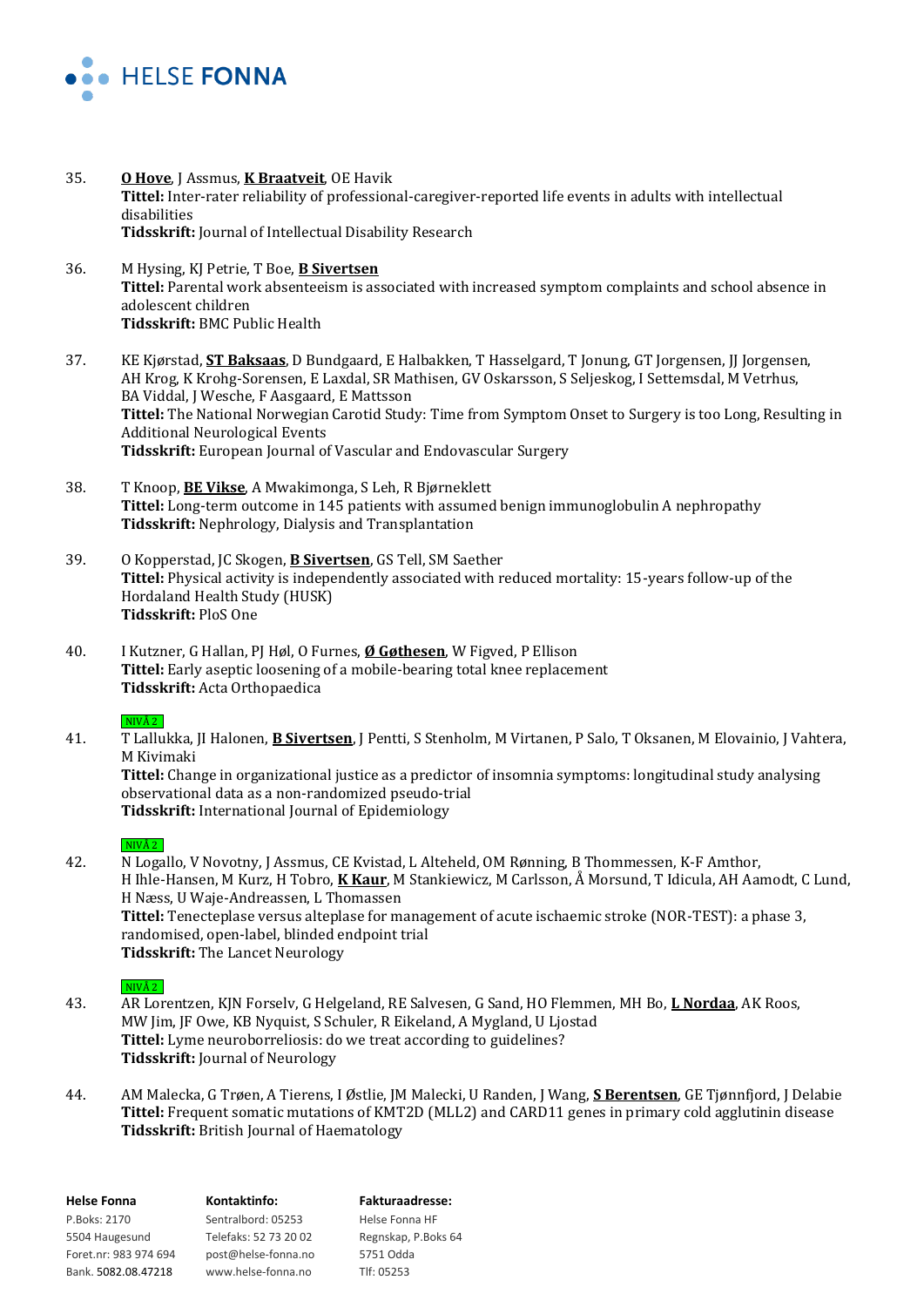

- 45. T Mazzawi, **M El-Salhy Tittel:** Changes in duodenal enteroendocrine cells in patients with irritable bowel syndrome following dietary guidance **Tidsskrift:** Experimental Biology and Medicine
- 46. T Mazzawi, **M El Salhy Tittel:** Effect of diet and individual dietary guidance on gastrointestinal endocrine cells in patients with irritable bowel syndrome (Review) **Tidsskrift:** International Journal of Molecular Medicine
- 47. K Midtvedt, S Bergan, AV Reisaeter, **BE Vikse**, A Asberg **Tittel:** Exposure to Mycophenolate and Fatherhood **Tidsskrift:** Transplantation
- 48. SM Myrtveit Sæther, **B Sivertsen**, S Haugland, T Boe, M Hysing **Tittel:** Health complaints in late adolescence; Frequency, factor structure and the association with socioeconomic status **Tidsskrift:** Scandinavian Journal of Public Health

#### $NIVÅ 2$

- 49. K Naicker, S Øverland, JA Johnson, D Manuel, JC Skogen, **B Sivertsen**, I Colman **Tittel:** Symptoms of anxiety and depression in type 2 diabetes: Associations with clinical diabetes measures and self-management outcomes in the Norwegian HUNT study **Tidsskrift:** Psychoneuroendocrinology
- 50. K Naicker, JA Johnson, JC Skogen, D Manuel, S Overland, **B Sivertsen**, I Colman **Tittel:** Type 2 Diabetes and Comorbid Symptoms of Depression and Anxiety: Longitudinal Associations With Mortality Risk **Tidsskrift:** Diabetes Care
- 51. TS Njølstad, HM Werner, J Marcickiewicz, S Tingulstad, AC Staff, **K Oddenes**, L Bjorge, ME Engh, K Woie, J Tjugum, MS Lode, F Amant, HB Salvesen, J Trovik **Tittel:** Late-week surgical treatment of endometrial cancer is associated with worse long-term outcome: Results from a prospective, multicenter study **Tidsskrift:** PloS One
- 52. **TIF Paunas**, K Finne, S Leh, HP Marti, TE Mollnes, F Berven, **BE Vikse Tittel:** Glomerular abundance of complement proteins characterized by proteomic analysis of laser-captured microdissected glomeruli associates with progressive disease in IgA nephropathy **Tidsskrift:** Clinical Proteomics
- 53. I Rasic, A Rasic, G Aksamija, S Radovic, **N Sehovic Tittel:** The association between the serum levels of matrix metalloproteinase 9 and colorectal cancer **Tidsskrift:** Medicinski Glasnik
- 54. **EC Rustad**, BEC Seiger, B Furnes, E Dysvik **Tittel:** Continuity of care during care transition: Nurses´ Experiences and challenges **Tidsskrift:** Open Journal of Nursing
- 55. JV Sagen, L Bjørkhaug, BI Haukanes, L Grevle, J Molnes, **BG Nedrebø**, O Søvik, PR Njølstad, S Johansson, A Molven **Tittel:** The HNF1A mutant Ala180Val: Clinical challenges in determining causality of a rare HNF1A variant in familial diabetes **Tidsskrift:** Diabetes Research and Clinical Practice

| <b>Helse Fonna</b>    | Kontaktinfo:          | <b>Fakturaadresse:</b> |
|-----------------------|-----------------------|------------------------|
| P.Boks: 2170          | Sentralbord: 05253    | Helse Fonna HF         |
| 5504 Haugesund        | Telefaks: 52 73 20 02 | Regnskap, P.Boks 64    |
| Foret.nr: 983 974 694 | post@helse-fonna.no   | 5751 Odda              |
| Bank. 5082.08.47218   | www.helse-fonna.no    | Tlf: 05253             |